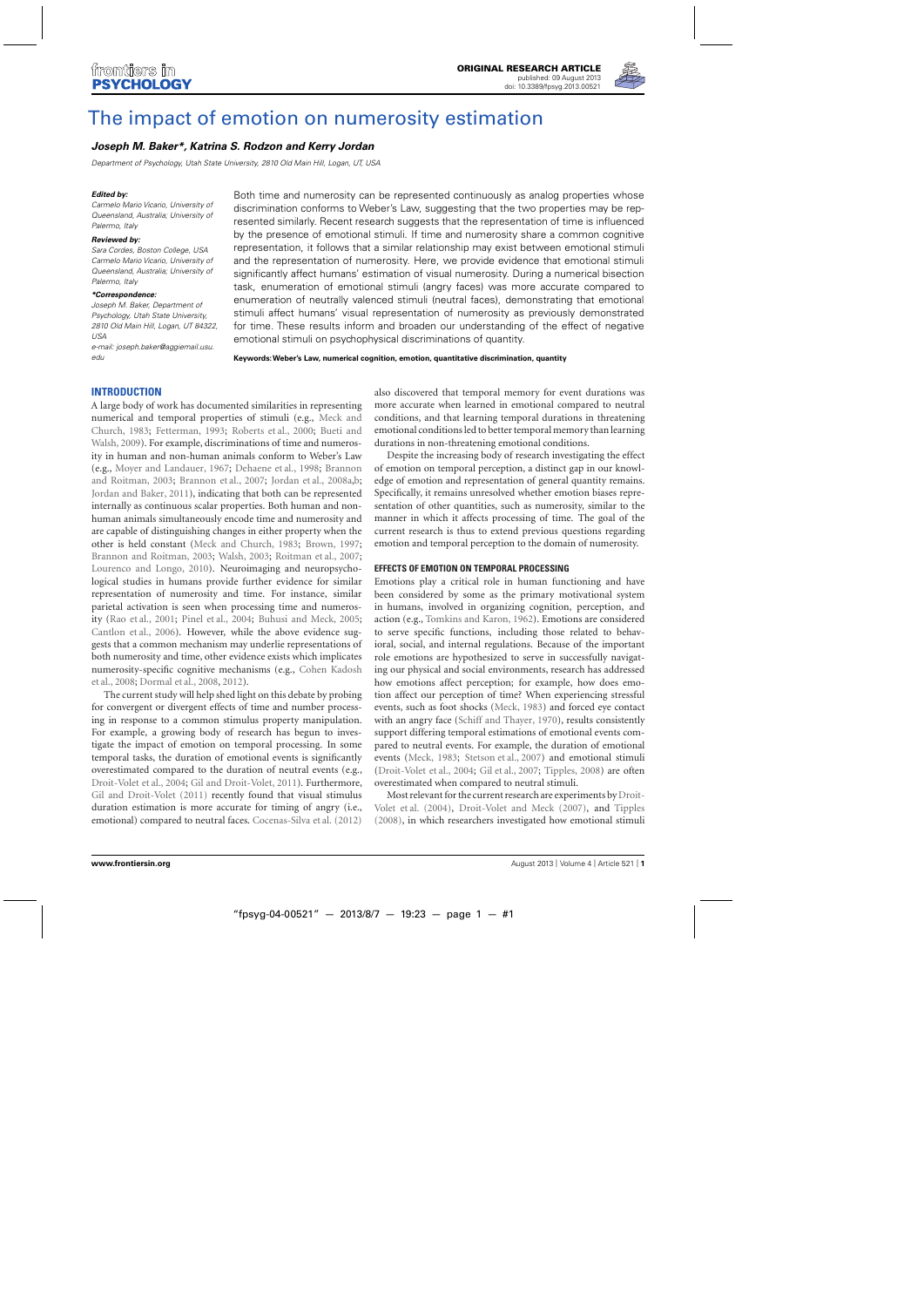impact visual temporal perception in a duration bisection task. In each of these studies participants were first trained to discriminate between two anchor durations (short vs. long), and were then required to classify intermediate durations as being more similar to the short or long anchor durations. Participants consistently judged the duration of the visual presentation of emotionally valenced faces (i.e., angry, happy, sad, or fearful) to be longer than the duration of neutral faces. Moreover, [Gil and Droit-Volet](#page-6-0) [\(2011](#page-6-0)) report similar overestimations of emotional stimuli within duration bisection, verbal estimation, and production tasks, but not in temporal generalization or reproduction tasks. In fact, when asked to reproduce the learned duration of an exposure to angry and neutral faces, [Gil and Droit-Volet](#page-6-0) [\(2011\)](#page-6-0) report increased accuracy for timing of angry compared to neutral faces, suggesting that temporal overestimation of angry stimuli may be associated with relatively more accurate representations of angry compared to neutral stimuli in memory. Furthermore, this effect of emotion on time is not limited to the visual modality but has been investigated in the auditory modality as well (e.g., [Angrilli et al.](#page-5-0), [1997;](#page-5-0) [Noulhiane et al., 2007](#page-6-0); [Mella et al.](#page-6-0), [2011\)](#page-6-0).

# **EVIDENCE FOR A COMMON REPRESENTATION OF NUMEROSITY AND TIME**

According to Weber's law, discrimination of disparate magnitudes of a continuous property (e.g., brightness, size, time, numerosity, etc.) is mediated by the ratio between the magnitudes of the competing stimuli [\(Stevens](#page-6-0), [1957](#page-6-0)). As this ratio approaches 1:1, discrimination becomes increasingly difficult. Conversely, as the ratio decreases, discrimination becomes easier. This ratio dependence suggests a "noisy" scalar representation, such that mental representations of similar magnitudes "overlap" and discrimination suffers. As the magnitudes become less similar, there is less mental overlap and discrimination improves. Adherence to predictions made by Weber's Law in both human and non-human animals suggests similar representations of each adherent quantity across species (e.g., [Walsh](#page-7-0), [2003;](#page-7-0) [Cantlon et al., 2006;](#page-5-0) Baker et al., [2011](#page-5-0), [2012](#page-5-0)).

Evidence that time and numerosity may be represented by the same mech[anism is found in various animal species \(e.g.,](#page-6-0) Meck and Church, [1983](#page-6-0); [Fetterman](#page-6-0), [1993;](#page-6-0) [Roberts et al.](#page-6-0), [2000](#page-6-0)). For example, [Meck and Church](#page-6-0) [\(1983](#page-6-0)) showed that rats encode both time and numerosity simultaneously when the two dimensions are intentionally confounded. After training rats in a duration bisection procedure to make one response to a 2-s/2-cycle auditory stimulus and a different response to an 8-s/8-cycle auditory stimulus, researchers pitted time and numerosity against each other by varying one property while holding the other constant. Rats were equally accurate at discrimination of 4:1 ratios of both time and numerosity despite the confounding of these properties during training, suggesting that rats simultaneously encoded both properties. Furthermore, the point of subjective equality (PSE) – the quantity at which the rats were equally likely to categorize the stimulus as long or short (if tested on duration) or many or few (if tested on numerosity) – was equivalent for time and numerosity. Moreover, the administration of methamphetamine altered rats' di[scrimination of time and numerosity similarly \(](#page-6-0)Meck and Church, [1983](#page-6-0)).

Parallel work in humans shows similar behavioral and neural representation of time and numerosity (e.g., [Roitman et al.](#page-6-0), [2007;](#page-6-0) [Allman et al.](#page-5-0), [2012](#page-5-0)). These studies demonstrate that adult humans simultaneously represent time and numerosity and that these properties interact, suggesting a common mental magnitude coding for both. For example, infants' discriminations of numerosity increase similarly in precision over development as their discriminations of temporal stimuli (e.g., [Brannon et al.](#page-5-0), [2007](#page-5-0)). Using a visual habituation paradigm, [Brannon et al.](#page-5-0) [\(2007\)](#page-5-0) demonstrated that between 6 and 10 months of age, infants' temporal discrimination increases in precision, such that by 10 months they can successfully discriminate a 2:3 ratio change in tempo whereas at 6 months infants require a 1:2 ratio to detect a change. Importantly, identical patterns of discrimination were also shown within infants' numerical discrimination abilities [\(Xu and Spelke, 2000;](#page-7-0) [Lipton and Spelke, 2003\)](#page-6-0). Moreover, changes in numerical magnitude have been shown to influence adult humans' perception of time [\(Xuan et al.](#page-7-0), [2007;](#page-7-0) [Oliveri et al., 2008](#page-6-0); [Vicario et al.](#page-7-0), [2008;](#page-7-0) [Lu et al.](#page-6-0), [2009;](#page-6-0) [Chang et al., 2011](#page-5-0); [Vicario, 2011\)](#page-6-0). For instance, [Chang et al.](#page-5-0) [\(2011](#page-5-0)) demonstrated that task-irrelevant numerical magnitude significantly influenced participants' temporal reproduction. That is, when asked to provide a key press to reproduce the duration of an Arabic numeral on a computer screen, reproductions were shorter for small numbers than for large numbers [\(Chang et al.](#page-5-0), [2011\)](#page-5-0). These findings suggest that a common magnitude representation may underlie both numerical and temporal processing.

Finally, neuroimaging and neuropsychological studies in humans provide additional evidence that multiple magnitudes such as interval timing and enumeration recruit at least some similar neural substrates in parietal cortex (e.g., [Rao et al., 2001;](#page-6-0) [Pinel et al., 2004](#page-6-0); [Buhusi and Meck](#page-5-0), [2005](#page-5-0); [Cantlon et al.](#page-5-0), [2006;](#page-5-0) [Hubbard et al., 2008](#page-6-0)). While temporal estimations employ broadly distributed neural circuitry, these estimations still recruit similar regions of the posterior parietal cortex as numerical comparisons, suggesting that this parietal activation may reflect attentional processes or [general quantity judgments \(e.g.,](#page-5-0) [Rao et al.](#page-6-0), [2001](#page-6-0); Buhusi and Meck, [2005\)](#page-5-0). Conversely, activation found in corticostriatal and corticocerebellar regions may be more heavily implicating in timing-specific processes [\(Schubotz et al., 2000](#page-6-0); [Matell and Meck](#page-6-0), [2004;](#page-6-0) [Meck et al.](#page-6-0), [2008\)](#page-6-0). Although the parietal cortex may be the main locus of overlap for processing time and number, neurons that respond to both magnitudes are also found in the dorsolateral prefrontal cortex (e.g., [Nieder et al., 2002](#page-6-0); [Genovesio et al., 2006\)](#page-6-0).

### **CURRENT RESEARCH**

Taken together, there is some support that temporal and numerical information may be simultaneously encoded and share a similar cognitive representation. Furthermore, an increasing body of research has provided evidence that emotional valence leads to an overestimation of time, while more recent findings have suggested that emotional valence results in an underestimation of numeros-ity [\(Rodzon et al.](#page-6-0), [2011](#page-6-0); [Young and Cordes, 2013](#page-7-0)). Therefore, while a relationship between the processing of time and number exists, it remains unknown whether both are processed by a shared or distinct cognitive mechanism. Thus, a significant gap remains in the literature concerning the possible influence of emotion on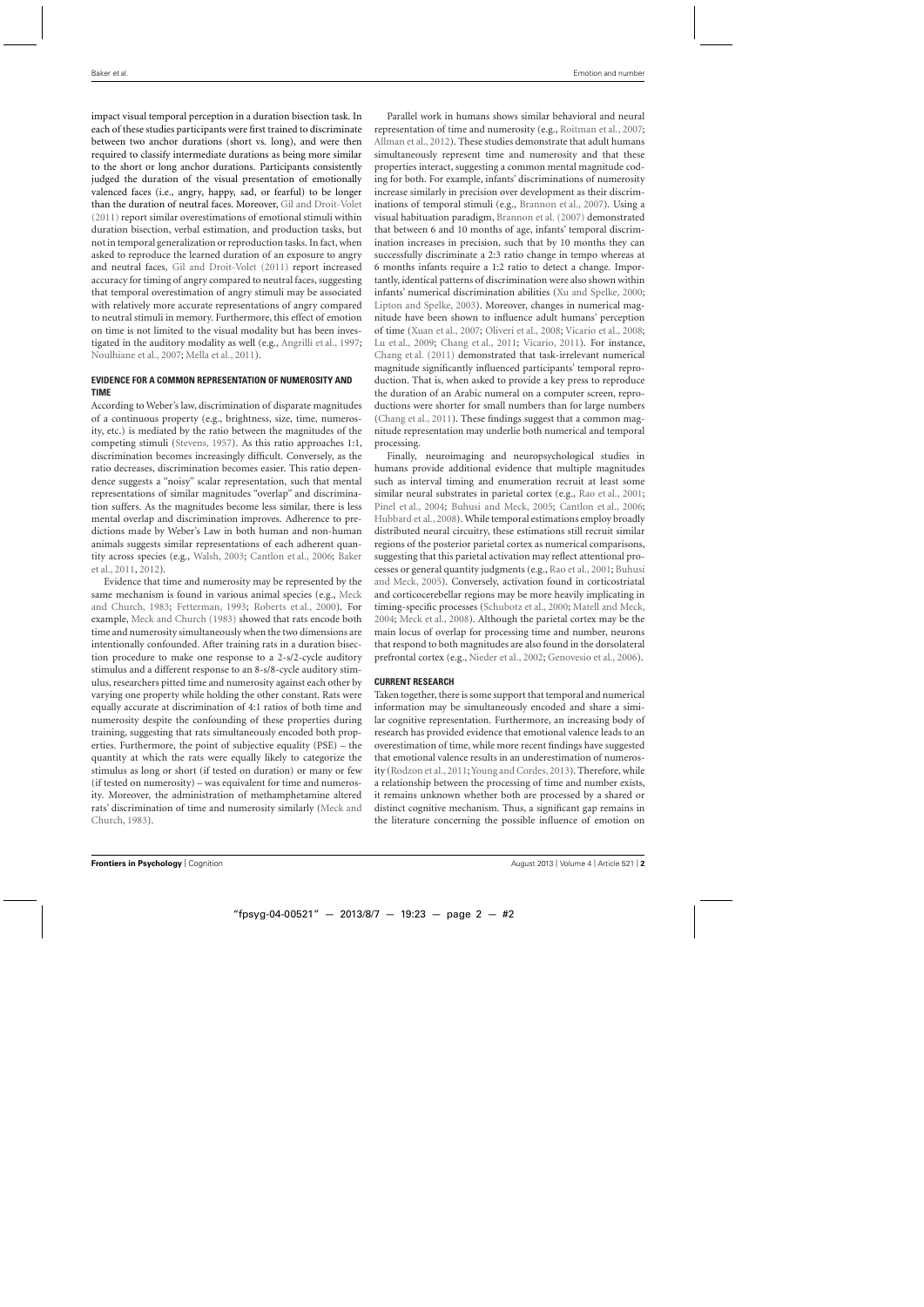other quantitative properties, including numerical estimations. The aim of the present experiment is to investigate the impact of emotion on enumeration using a numerical bisection task and to provide results that may help elucidate the cognitive mechanisms that underlie time and number processing. Given the documented effects of emotion on estimations of duration, we aimed to explore whether similar effects on estimation of numerosity could be identified.

In the numerical bisection paradigm, participants are trained to discriminate between a small numerical quantity and a large numerical quantity and are then tested with intermediate numerical quantities. The intermediate quantity probe trials require participants to judge whether the probe numerosity is more similar to the small anchor quantity or the large anchor quantity. The test quantity for which participants are equally likely to choose the small or large anchor quantities, the PSE, is calculated (e.g., [Droit-Volet et al.](#page-6-0), [2003](#page-6-0); [Jordan and Brannon](#page-6-0), [2006a,b](#page-6-0)). In the current experiment, faces with positive, neutral, and negative affect were used as stimuli to enumerate. PSE's were compared across these different stimuli types to determine whether subjective numerical perception is similar across these emotional valences.

# **MATERIALS AND METHODS**

# **PARTICIPANTS**

Participants (*n*=33) consisted of undergraduate students enrolled in a general psychology class at Utah State University. Participants received course credit.

### **MATERIALS: APPARATUS AND STIMULI**

Participants were individually tested for approximately 30 min in a laboratory room. Testing consisted of a computer-based numerical bisection task that presented visual facial stimuli on a Dell Optiplex 755 computer with a 21-inch monitor. All participants sat approximately 45 cm from the computer display, and all responses were made using a keyboard. E-Prime® stimulus presentation software [\(Schneider et al.](#page-6-0), [2002a,b\)](#page-6-0) was used to present all stimuli and record responses.

The computer-based numerical bisection task contained two phases: (1) training phase and (2) testing phase. The arrays of stimuli during the training phase were composed of ovals; this ensured that participants were not learning the task with any facial stimuli used in the subsequent testing phase. Consistent with the stimulus emotions/genders used in studies of the effects of affect on temporal perception, such as [Droit-Volet et al. \(2004,](#page-6-0) [2011\)](#page-6-0); Droit-Volet and Meck [\(2007](#page-6-0)), stimuli during the testing phase were arrays of adult female faces expressing anger, neutrality, or happiness. All stimuli were pictures of the same female individual. In addition, only one picture was used for each emotion condition so that in an "angry" stimulus of numerosity 15, for example, all 15 angry pictures in the stimulus array were the same picture repeated 15 times. Stimuli were full color pictures cropped from the shoulders up. Stimulus affect was the same within each individual face comprising a trial array. Valence and purity of expression for the facial stimulus set used were previously coded using the Facial Affect Coding System [\(Tracy et al., 2009](#page-6-0)). So that numerosity did not always co-vary with other quantitative properties (e.g., surface area), three face stimulus sizes were used: small  $(8 \text{ cm} \times 11 \text{ cm})$ , medium (22 cm  $\times$  16 cm), and large (44 cm  $\times$  32 cm; [Tracy et al.](#page-6-0), [2009\)](#page-6-0). A repeated-measure ANOVA supported that proportion of "large" responding was not driven by congruence or incongruence of the total stimulus surface area  $[F(2,72) = 0.574, p = 0.566]$ . To vary the spatial layout of stimuli across trials, face stimulus presentation was randomized on an invisible  $12 \times 12$  grid. Finally, as shown in **[Figure 1](#page-3-0)**, all images were displayed simultaneously so that in a trial of numerosity 15, for example, all 15 images were presented at the same time and remained present for 1000 ms. In this way, the total duration of the stimulus presentation did not covary with the magnitude of the numerical presentation.

### **PROCEDURE**

The task took approximately 30 min to complete. During the task, participants were instructed to sit comfortably in front of the keyboard and to use two hands when responding. Pressing the space bar initiated each trials which began with 2000 ms presentation of a fixation cross before automatically proceeding to the procedure described below. For both the training and testing phases, the range for the numerical bisection task was 6–24 stimuli, with the "small" anchor quantity defined as six and the "large" anchor quantity defined as 24. This ratio between the anchor quantities is identical to the ratio used in previous duration bisection tasks investigating the effects of emotion on temporal perception (e.g., [Droit-Volet et al.](#page-6-0), [2004;](#page-6-0) [Droit-Volet and Meck, 2007](#page-6-0)).

During the training phase, an array of neutrally valenced ovals was presented for 1000 ms in sets of either 6 or 24 (**[Figure 1](#page-3-0)**). To respond, participants were instructed to press the "d" key if the numerosity was closer to the "small" anchor or the "k" key if the numerosity was closer to the "large" anchor. Twenty-four trials, 12 for each quantity, were presented during training, and feedback was given directly following each training trial. A correct response was followed by a 1500 ms visual display of "Correct!," while an incorrect response was followed by a 1500 ms visual display of "Incorrect." Participants were then instructed to press the spacebar to begin the next trial.

In the testing phase, feedback was eliminated and participants were instructed to perform the same task as in training. The stimuli in the testing phase were arrays of angry, happy, and neutral facial stimuli previously described. Durations were the same as practice. During test, stimulus numerosity was randomly presented in all whole numerosity quantities between 6 and 24. Identical to the practice phase, participants were instructed to press the "d" key if the numerosity was closer to the "small" anchor or the "k" key if the numerosity was closer to the "large" anchor. There were a total of 228 trials, with each numerosity presented four times for each emotional valence (i.e., angry, neutral, and happy). Participants completed the task without taking any breaks.

## **RESULTS**

All participants performed at or above 90% correct during training, thereby demonstrating an understanding of the visual numerical bisection task procedure. To evaluate numerical estimation of emotional stimuli, all subsequent analyses were performed on responses recorded during test.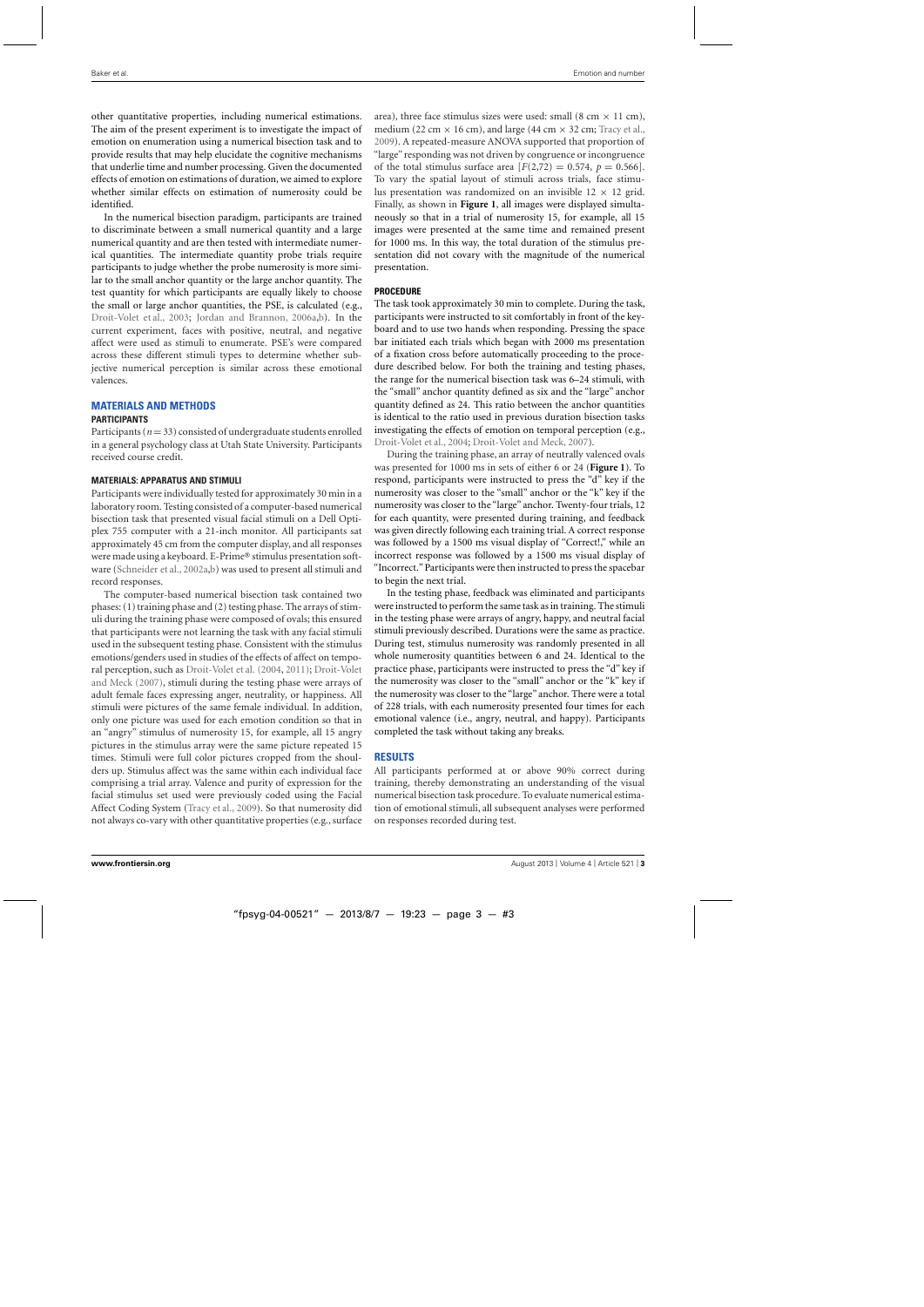<span id="page-3-0"></span>

**task.** A participant begins a trial by fixating on a cross. The participant is then shown a stimulus screen, displaying a number of stimuli to rapidly

Linear regression analysis indicated that, across all stimulus valences, proportion of "large" responses increased as stimulus numerosity increased (**Figure 2**; angry =  $F(7,32) = 15.28$ ,  $MSE = 9.27, p < 0.001, R<sup>2</sup> = 0.81; happy = F(5,32) = 8.76,$  $MSE = 10.61, p < 0.001, R<sup>2</sup> = 0.62$ ; neutral =  $F(6,32) = 15.2$ ,  $MSE = 16.55$ ,  $p < 0.001$ ,  $R^2 = 0.78$ ). These results suggest that participants showed systematic estimation of numerosity for all stimulus valences tested. Specifically, as sample numerosities increased, the tendency to judge the sample as more similar in numerosity to the large anchor numerosity also increased.

## **POINT OF SUBJECTIVE EQUALITY AND SENSITIVITY TO CHANGE IN NUMBER**

The PSE or the subjective midpoint between small and large anchor quantities, for each valence type was calculated based on the slope and intercept resultant from regressions of the probability of large responses at each numerosity (**Figure 2**). The PSE represents the point at which a participant is equally likely to judge a quantity as large or small, and illustrates the stimulus numerosity needed for a participant to judge a numerosity as equally close to the "small" anchor and the "large" anchor. As the arithmetic mean between each anchor quantity represents the absolute midpoint in this task, participant accuracy may be ascertained by measuring the difference between the arithmetic mean and PSE's.

To evaluate the likelihood of any observed differences in PSE values across stimulus valence arising by chance, repeated measures analyses of variance was performed with stimulus enumerate. The participant is then shown a choice screen, and must decide whether the stimulus numerosity was closer in numerical quantity to the small anchor quantity or the large anchor quantity.



valence as the within-subject variable. The results of this analysis revealed a significant main effect of valence in regards to PSEs  $[F(1,32) = 3.29, p = 0.04, Partial \space p^2 = 0.13]$ , indicating that valence significantly affects the numerical quantity at which a stimulus is judged to be equally distant from either anchor quantity (see **Figure 2**). Follow-up Bonferroni corrected post hoc comparisons demonstrated significantly larger PSEs for enumeration of angry facial stimuli ( $\bar{x}$  = 12.79, se = 0.12) compared to enumeration of neutral stimuli ( $\bar{x}$  = 12.20, se = 0.11; *t*(32) = 2.22,  $p = 0.03$ , Cohen's  $d = 0.56$ ), indicating that a significantly greater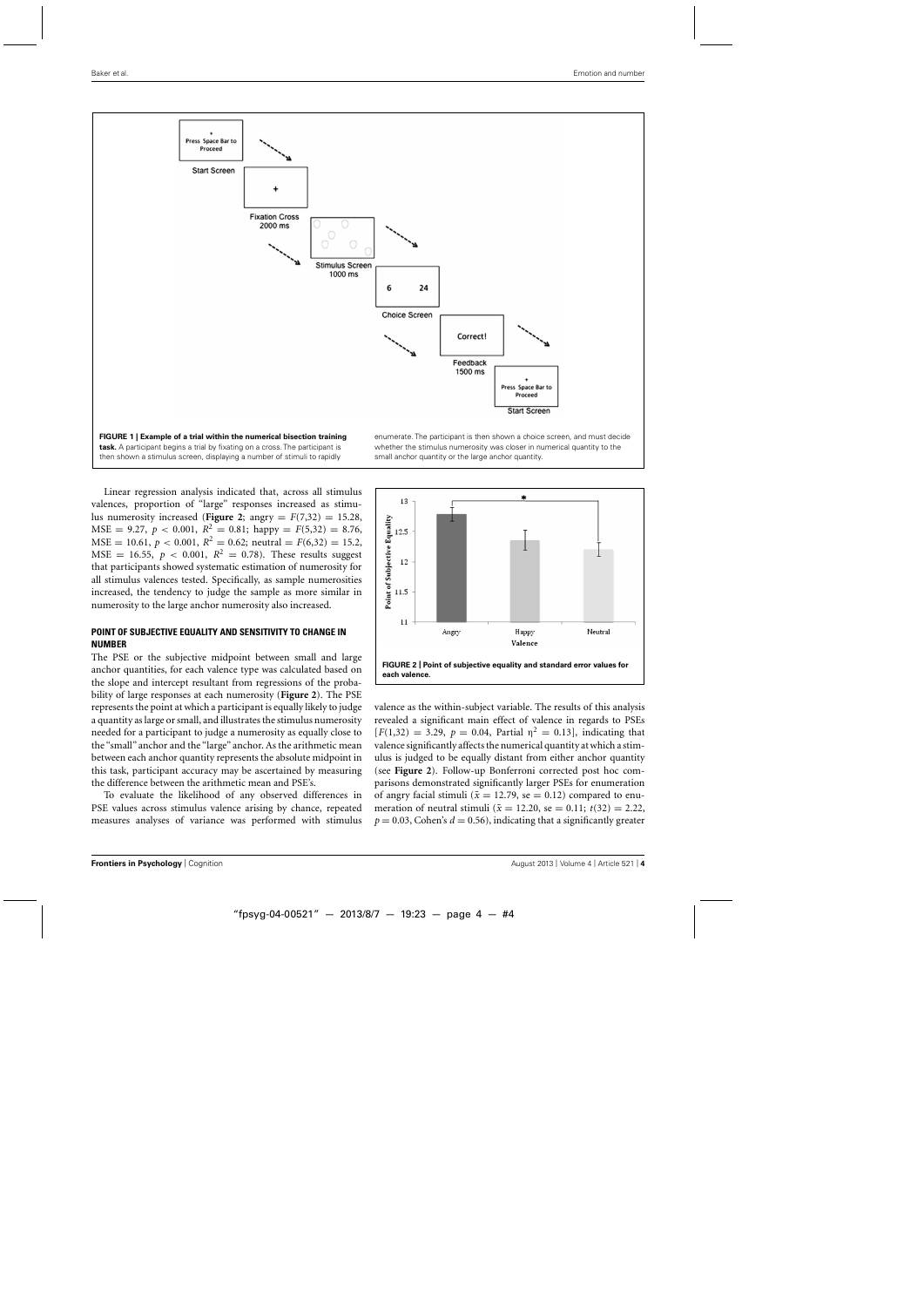numerosity of angry faces compared to neutral faces were needed for participants to judge the numerical quantity to be equally distant from each endpoint. Conversely, no significant difference in PSEs was identified between happy ( $\bar{x}$  = 12.36, se = 0.14) and neutral facial stimuli ( $p = 0.54$ , Cohen's  $d = 0.29$ ), or between angry and happy facial stimuli ( $p = 0.07$ , Cohen's  $d = 0.35$ ). Together, these results suggest that angry facial stimuli have the largest effect on numerosity similarity judgments, which manifest in significantly larger PSE's when enumerating angry stimuli compared to neutral stimuli.

# **DISCUSSION**

The aim of the current experiment was to investigate the impact of emotional valence on visual numerical similarity judgments using a numerical bisection task. To that end, we compared participants' subjective numerical midpoints (i.e., PSE) for angry, happy, and neutral faces using repeated measures ANOVA and Bonferroni corrected *t*-tests. We observed a systematic increase in subjective numerical midpoints when the estimated stimuli were valenced. In particular, participants responded larger more often for angry compared to neutral faces. Thus, as hypothesized, valence does significantly affect numerical estimations. Specifically, direct comparisons of PSE's resulting from estimations of each stimulus valence indicated that PSE's for enumerating angry faces differ significantly from PSE's for enumerating neutral faces, but only trend towards being different from PSE's for enumerating happy faces. Thus, these results provide evidence that negative valence exerts a large influence on humans' representation of number.

Taken together with previous research that demonstrates similar influen[ces of negative valence on temporal estimations \(](#page-6-0)Droit-Volet et al., [2004](#page-6-0); [Tipples, 2008](#page-6-0); [Gil and Droit-Volet](#page-6-0), [2011,](#page-6-0) [2012\)](#page-6-0), our results suggest that a common cognitive mechanism may underlie estimations of continuous quantities such as time and numerosity. Furthermore, our results corroborate many of the fin[dings within the timing literature \(Droit-Volet et al., 2004;](#page-6-0) Tipples, [2008](#page-6-0); [Gil and Droit-Volet, 2011;](#page-6-0) [Cocenas-Silva et al., 2012\)](#page-5-0), which suggest that negative valence exerts a particularly large influence on continuous quantity estimations. For example, [Tipples](#page-6-0) [\(2008](#page-6-0)) found that the duration of angry faces was more greatly overestimated than the duration of happy faces. However, despite these similarities in the large effects of negative valences on quantitative representations, our results also reveal a peculiar disparity in regards to the direction of the PSE shift across these two quantitative domains of time and numerosity. That is, the larger PSE's identified here for angry compared to neutral stimuli indicate that angry stimuli must be perceived as being numerically *lesser* than neutral stimuli, so that a greater number of angry faces are needed to re[ach the PSE. In the timing studies reported above \(](#page-6-0)Droit-Volet et al., [2004,](#page-6-0) [2011;](#page-6-0) [Droit-Volet and Meck, 2007;](#page-6-0) [Tipples, 2008\)](#page-6-0), durations of angry stimuli were overestimated compared to durations of neutral stimuli, which occurs because negatively valenced stimuli are perceived as lasting longer (i.e., temporally *greater*) than neutral stimuli. Therefore, while negative valence affects both numerical and temporal estimations, this effect seems to be in opposite directions (i.e., subjective psychophysical decrease in quantity for numerosity, but increase for time, compared to neutrally valenced stimuli). Furthermore, in the current study, the number of angry faces was underestimated to a greater extent than the number of happy faces (though both types of valenced faces [were](#page-7-0) [underestimated](#page-7-0) [more](#page-7-0) [than](#page-7-0) [neutral](#page-7-0) [faces\).](#page-7-0) Young and Cordes [\(2013](#page-7-0)), in contrast, found that the number of happy faces was underestimated more than the number of angry faces. This difference could be due to slight experimental design differences between the two experiments – e.g., different ratios of anchor values used, different numbers of intermediate probe values used, or participants in Young and Cordes' study also completing a temporal bisection task in the same session – and remains to be directly tested in the future.

This directional disparity may be indicative of related but distinct neurological processes that underlie perception of time and number, although both properties likely rely on scalar internal representation [\(Wearden, 1991;](#page-7-0) [Wearden and Ferrara](#page-7-0), [1996](#page-7-0)). That is, the fact that perception of both quantitative domains is affected by emotional valence suggests a common mechanism, although the opposite directionality of such effects suggests the possibility of different underlying processes. For example, [Droit-Volet et al.](#page-6-0) [\(2004](#page-6-0)) have argued that an arousal-modulated process underlies temporal estimation, such that increased arousal results in an over-estimation of perceived duration. Alternatively, [Young and Cordes](#page-7-0) [\(2013](#page-7-0)) have argued that numerical estimations may be influenced by attentional focusing, resulting in heightened attention to arousing stimuli and coincident failure to encode each enumerable element within a visual display, thus resulting in numerical underestimation. Importantly, similar attention-based claims have been made for cognitive abilities in response to emotional stimuli in domains including visual search [\(Öhman and Esteves, 2001;](#page-6-0) [Öhman et al., 2001\)](#page-6-0), memory [\(MacKay and Ahmetzanov, 2005\)](#page-6-0), Stroop color-naming [\(Siegrist, 1995](#page-6-0); [Williams et al., 1996](#page-7-0)), and others. Future studies should thus aim to tease apart potential effects of arousal vs. attention in both temporal and numerical estimation tasks, to better determine whether data truly support a common system of generalized magnitude processing. If future research shows further evidence that attention and arousal exert separate effects on our processing of time and number, this may support multiple systems of magnitude processing instead.

Interestingly, when viewed through the lens of proximity to the arithmetic or geometric mean between the numerical anchors used in the current study (6 vs. 24), our results suggest that angry valenced stimuli may enhance our approximate numerical representations. As reviewed in the Section "Introduction," under conditions in which no source of emotion is present, humans' representations of numerosity are approximate, and discrimination conforms to Weber's Law with "noisy" scalar distributions situated around the geometric midpoint between competing stimuli [\(Gallistel and Gelman](#page-6-0), [2000\)](#page-6-0). In the current experiment, the tendency for PSE's from numerical estimations of angry valenced stimuli to deviate away from the geometric midpoint towards the arithmetic midpoint may be a result of more accurate (i.e., less "noisy") numerosity representations (see [Jordan and Brannon, 2006a,b](#page-6-0), for further comparisons of PSE's in numerical bisection tasks to arithmetic vs. geometric means). It is possible that negatively valenced stimuli recruit greater attentional resources compared with neutral stimuli, thereby resulting in PSE's that are closer to the more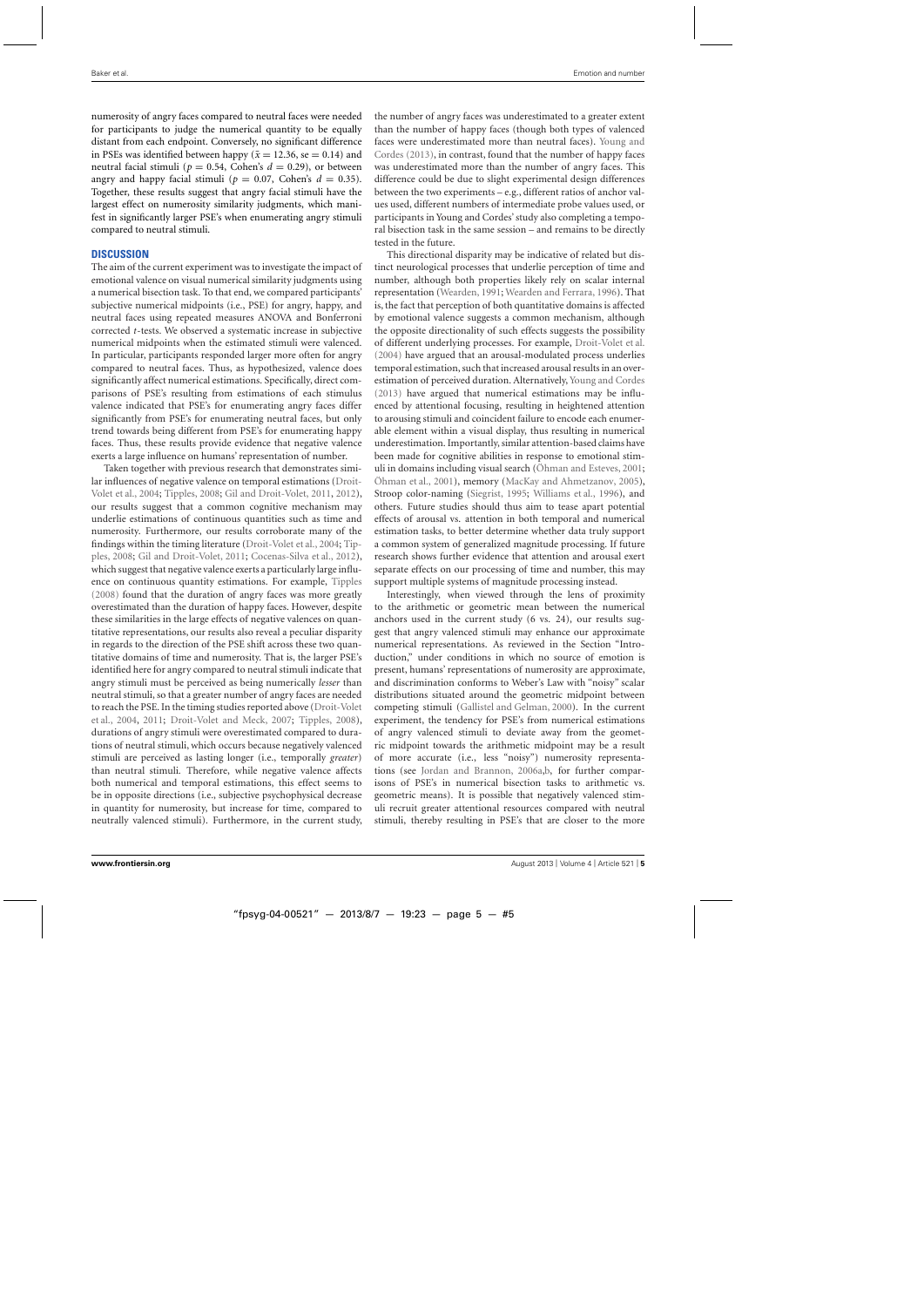<span id="page-5-0"></span>accurate arithmetic midpoint. In this regard, negatively valenced stimuli may be acting upon humans' numerosity perceptions in a way that is similar to the effect of intersensory redundancy, which has also been shown to enhance psychophysical discrimination of quantitative stimuli including numerosity (e.g., [Jordan et al.](#page-6-0), [2008a,b;](#page-6-0) [Jordan and Baker](#page-6-0), [2011](#page-6-0)) and time (Bahrick and Lickliter, 2000). However, as PSEs have been shown to vary widely across disparate applications of the bisection task, with some groups repo[rting PSEs closer to the arithmetic mean \(e.g.,](#page-6-0) Droit-Volet et al., [2004;](#page-6-0) Balci and Gallistel, 2006) and others reporting PSEs closer to the geometric mean (e.g., [Wearden and Ferrara](#page-7-0), [1996;](#page-7-0) [Wearden et al.](#page-7-0), [1997](#page-7-0); [Zélanti and Droit-Volet](#page-7-0), [2011](#page-7-0)), a benchmark of optimal bisection performance remains under investigation. If bisection at the geometric mean were indeed considered accurate responding in accord with some of these studies, then emotion may actually decrease accuracy of numerical responding. Caution is thus warranted in drawing strong conclusions about accuracy from this bisection task.

The generalization of these findings to numerical judgments suggests that related effects may also occur in subjective perception of other types of quantities other than number and time, such as discriminations of length, surface area, volume, and others. As described above, it has been hypothesized that similar mental algorithms and neural areas may be devoted to magnitude processing in general (e.g., [Walsh](#page-7-0), [2003;](#page-7-0) Cantlon et al., 2006). Our results support this claim, while also suggesting that this common mechanism may be compartmentalized to some degree so that certain subsections are devoted to specific properties and may thus respond slightly differently to the presence of negative valence. It will be important to determine the extent to which emotion also colors our perception of other quantitative properties, and furthermore, to identify neural circuitry involved in such processing. Studies investigating the effects of emotion on processing of

#### **REFERENCES**

- Allman, M. J., Pelphrey, K. A., and Meck, W. H. (2012). Developmental neuroscience of time and number: implications for autism and other neurodevelopmental disorders. *Front. Integr. Neurosci.* 6:7. doi: 10.3389/fnint.2012. 00007
- Angrilli, A., Cherubini, P., Pavese, A., and Manfredini, S. (1997). The influence of affective factors on time perception. *Percept. Psychophys.* 59, 972–982. doi: 10.3758/ BF03205512
- Bahrick, L. E., and Lickliter, R. (2000). Intersensory redundancy guides attentional selectivity and perceptual learning in infancy. *Dev. Psychol.* 36, 190–201. doi: 10.1037//0012-1649.36.2.190
- Baker, J. M., Morath, J., Rodzon, K. R., and Jordan, K. E. (2012). A shared system of representation governing quantity discrimination in canids. *Front. Psychol.* 3:387. doi: 10.3389/fpsyg.2012.00387
- Baker, J. M., Shivik, J., and Jordan, K. E. (2011). Tracking of food quantity by coyotes (*Canis latrans*). *Behav. Processes* 88, 72–75. doi: 10.1016/j.beproc.2011. 08.006
- Balci, F., and Gallistel, C. R. (2006). Cross-domain transfer of quantitative discriminations: is it all a matter of proportion? *Psychon. Bull. Rev*. 13, 636–642. doi: 10.3758/BF03 193974
- Brannon, E. M., and Roitman, J. D. (2003). "Nonverbal representations of time and number in animals and human infants," in *Functional and Neural Mechanisms of Interval Timing,* ed. W. H. Meck (UK: CRC Press), 143–182.
- Brannon, E. M., Suanda, S., and Libertus, K. (2007). Temporal discrimination increases in precision over development and parallels the development of numerosity discrimination. *Dev. Sci.* 10, 770– 777. doi: 10.1111/j.1467-7687.2007. 00635.x

other magnitudes – such as spatial extent – and other modalities are thus needed. Together, this body of research will elucidate whether a similar, modality-specific or modality-independent mechanism may affect processing of magnitude, or whether distinct mechanisms underlie processing of each magnitude type. An understanding of how emotion alters our quantitative processing could also inform our understanding of relevant dysfunction in those with a mood disorder (e.g., temporal dysfunction in anxiety).

The current study sets the stage for much future research. For example, although previous research using similar emotional stimuli as in the current study found consistent effects of such emotional [stimuli across entire sessions of timing tasks \(e.g.,](#page-6-0) Droit-Volet et al., [2004](#page-6-0), [2011](#page-6-0); [Gil and Droit-Volet, 2011\)](#page-6-0), we did not directly measure emotional state of participants across the testing session here. It would be useful in the future to measure subjective feelings of emotion experienced by the participants when viewing these emotional pictures across the testing session. Furthermore, additional research is required in order to fully understand if emotion impacts visual numerical representations similarly across valence. Finally, the effects of emotion on enumeration of auditory stimuli remains unknown. Time and numerosity are amodal properties, and emotion has been shown to impact timing (e.g.,Angrilli et al., 1997; [Noulhiane et al., 2007;](#page-6-0) [Mella et al., 2011\)](#page-6-0). Kanai and Rees [\(2011](#page-6-0)) even show that auditory cortex may prove superior in some aspects of temporal processing; thus, there may similarly remain modalities other than vision that are more sensitive to the influence of affect when processing numerosity as well.

### **ACKNOWLEDGMENTS**

We would like to thank Mary Sweeney for helpful comments, and the members of the Utah State University Multisensory Cognition Lab for assistance in participant recruitment and data collection.

- Brown, S. W. (1997). Attentional resources in timing: interference effects in concurrent temporal and non-temporal working memory tasks. *Percept. Psychophys.* 59, 1118–1140. doi: 10.3758/BF0 3205526
- Bueti, D., and Walsh, V. (2009). The parietal cortex and the representation of time, space, number and other magnitudes. *Philos. Trans. R. Soc. B Biol. Sci.* 364, 1831–1840. doi: 10.1098/rstb.2009.0028
- Buhusi, C. V., and Meck, W. H. (2005). What makes us tick? Functional and neural mechanisms of interval timing. *Nat. Rev. Neurosci.* 6, 755–765. doi: 10.1038/nrn1764
- Cantlon, J. F., Brannon, E. M., Carter, E. J., and Pelphrey, K. A. (2006). Functional imaging of numerical processing in adults and 4-y-old children. *PLoS Biol.* 4:e125. doi: 10.1371/journal.pbio.0040125
- Chang, A. Y. C., Tzeng, O. J. L., Hung, D. L., and Wu, D. H. (2011). Big time is not always long: numerical

magnitude automatically affects time reproduction. *Psychol. Sci.* 22, 1567–1573. doi: 10.1177/ 0956797611418837

- Cocenas-Silva, R., Bueno, J. L. O., and Droit-Volet, S. (2012). Temporal memory of emotional experience. *Mem. Cognit.* 40, 161–167. doi: 10.3758/s13421-011-0145-5
- Cohen Kadosh, R., Lammertyn, J., and Izard, V. (2008). Are numbers special? An overview of chronometric, neuroimaging, developmental and comparative studies of magnitude representation. *Prog. Neurobiol.* 84, 132–147. doi: 10.1016/j.pneurobio. 2007.11.001
- Dehaene, S., Dehaene-Lambertz, G., and Cohen, L. (1998). Abstract representations of number in the animal and human brain. *Trends Neurosci.* 21, 355–366. doi: 10.1016/S0166- 2236(98)01263-6
- Dormal, V., Andres, M., and Pesenti, M. (2008). Dissociation of numerosity and duration processing in the left intraparietal sulcus: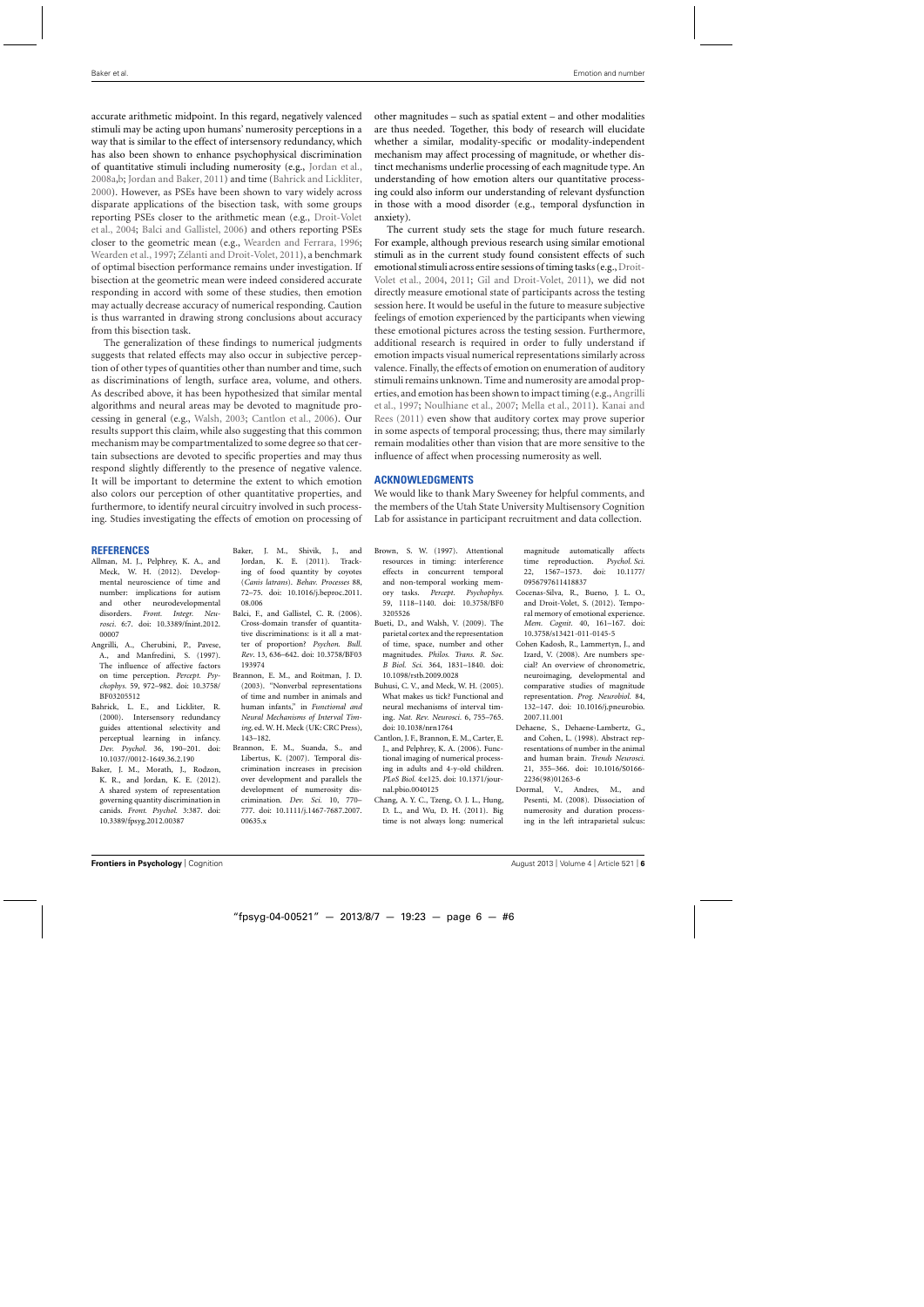<span id="page-6-0"></span>a transcranial magnetic stimulation study. *Cortex* 44, 462–469. doi: 10.1016/j.cortex.2007.08.011

- Dormal, V., Grade, S., Mormont, E., and Pesenti, M. (2012). Dissociation between numerosity and duration processing in aging and early Parkinson's disease. *Neuropsychologia* 50, 2365–2370. doi: 10.1016/ j.neuropsychologia.2012.06.006
- Droit-Volet, S., Brunot, S., and Niedenthal, P. M. (2004). Perception of duration of emotional events. *Cogn. Emot.* 18, 849–858. doi: 10.1080/02699930341000194
- Droit-Volet, S., Clement, A., and Fayol, M. (2003). Time and number discrimination in a bisection task with a sequence of stimuli: a developmental approach. *J. Exp. Child Psychol.* 84, 63–76. doi: 10.1016/S0022-0965(02) 00180-7
- Droit-Volet, S., Fayollee, S. L., and Gil, S. (2011). Emotion and time perception: effects of film-induced mood. *Front. Integr. Neurosci.* 5:1–9. doi: 10.3389/fnint.2011.00033
- Droit-Volet, S., and Meck, W. H. (2007). How emotions color our perception of time. *Trends Cogn. Sci.* 11, 504–513. doi: 10.1016/j.tics.2007. 09.008
- Fetterman, J. G. (1993). Numerosity discrimination: both time and number matter. *J. Exp. Psychol. Anim. Behav. Process.* 19, 149–164. doi: 10.1037/0097-7403.19.2.149
- Gallistel, C. R., and Gelman, R. (2000). Non-verbal numerical cognition: from reals to integers. *Trends Cogn. Sci.* 4, 59–65. doi: 10.1016/ S1364-6613(99)01424-2
- Genovesio, A., Tsujimoto, S., and Wise, S. P. (2006). Neuronal activity related to elapsed time in prefrontal cortex, *J. Neurophysiol.* 95, 3281–3285. doi: 10.1152/jn.01011.2005
- Gil, S., and Droit-Volet, S. (2011). "Time flies in the presence of angry faces"...depending on the temporal task used! *Acta Psychol.* 136, 354–362. doi: 10.1016/j.actpsy.2010.12.010
- Gil, S., and Droit-Volet, S. (2012). Emotional time distortions: the fundamental role of arousal. *Cogn. Emot.* 26, 847–862. doi: 10.1080/ 02699931.2011.625401
- Gil, S., Niedenthal, P. M., and Droit-Volet, S. (2007). Anger and time perception in children. *Emotion* 7, 219–225. doi: 10.1037/1528- 3542.7.1.219
- Hubbard, E. M., Diester, I., Cantlon, J. F., Ansari, D., van Opstal, F., and Troiani, V. (2008). The evolution of numerical cognition: from number neurons to linguistic quantifiers. *J. Neurosci.* 28, 11819–11824.

doi: 10.1523/JNEUROSCI.3808- 08.2008

- Jordan, K. E., and Baker, J. (2011). Multisensory information boosts numerical matching abilities in young children. *Dev. Sci.* 14, 205– 213. doi: 10.1111/j.1467-7687.2010. 00966.x
- Jordan, K. E., and Brannon, E. M. (2006a). A common representational system governed by Weber's law: nonverbal numerical similarity judgments in 6-year-olds and rhesus *macaques*. *J. Exp. Child Psychol.* 95, 215–229. doi: 10.1016/ j.jecp.2006.05.004
- Jordan, K. E., and Brannon, E. M. (2006b). Weber's law influences numerical representations in rhesus *macaques* (*Macaca mulatta*). *Anim. Cogn.* 9, 159–172. doi: 10.1007/s10071-006-0017-8
- Jordan, K. E., MacLean, E. L., and Brannon, E. M. (2008a). Monkeys match and tally quantities across senses. *Cognition* 108, 617– 625. doi: 10.1016/j.cognition.2008. 05.006
- Jordan, K. E., Suanda, S. H., and Brannon, E. M. (2008b). Intersensory redundancy accelerates preverbal numerical competence. *Cognition* 108, 210–221. doi: 10.1016/ j.cognition.2007.12.001
- Kanai, R., and Rees, G. (2011). The structural basis of inter-individual differences in human behavior and cognition. *Nat. Rev. Neurosci.* 12, 231–242. doi: 10.1038/nrn3000
- Lipton, J. S., and Spelke, E. S. (2003). Origins of number sense: largenumber discrimination in human infants. *Psychol. Sci.* 14, 396–401. doi: 10.1111/1467-9280.01453
- Lourenco, S. F., and Longo, M. R. (2010). General magnitude representation in human infants. *Psychol. Sci.* 21, 873–881. doi: 10.1177/ 0956797610370158
- Lu, A., Hodges, B., Zhang, J., and Zhang, J. X. (2009). Contextual effects on number-time interaction. *Cognition* 113, 117–122. doi: 10.1016/j.cognition.2009.07.001
- MacKay, D. G., and Ahmetzanov, M. V. (2005). Emotion, memory, and attention in the taboo Stroop paradigm. *Psychol. Sci.* 16, 25–32. doi: 10.1111/j.0956-7976. 2005.00776.x
- Matell, M. S., and Meck, W. H. (2004). Cortico-striatal and interval timing: coincidence detection of oscillatory processes. *Cogn. Brain Res.* 21, 139–170. doi: 10.1016/ j.cogbrainres.2004.06.012
- Meck, W. H. (1983). Selective adjustment of the speed of internal

clock and memory processes. *J. Exp. Psychol. Anim. Behav. Process.* 120, 1163–1168. doi: 10.1037/0097- 7403.9.2.171

- Meck, W. H., and Church, R. M. (1983). A mode control model of counting and timing processes. *J. Exp. Psychol. Anim. Behav. Process.* 9, 320–334. doi: 10.1037/0097-7403.9.3.320
- Meck, W. H., Penney, T. B., and Pouthas, V. (2008). Cortico-striatal representation of time in animals and humans. *Curr. Opin. Neurobiol.* 18, 145–152. doi: 10.1016/ j.conb.2008.08.002
- Mella, N., Conty, L., and Pouthas, V. (2011). The role of physiological arousal in time perception: psychophysiological evidence from an emotion regulation paradigm. *Brain Cogn.* 75, 182–187. doi: 10.1016/j.bandc.2010.11.012
- Moyer, R. S., and Landauer, T. K. (1967). Time required for judgments of numerical inequality. *Nature* 215, 1519–1520. doi: 10.1038/21 51519a0
- Nieder, A., Freedman, D. J., and Miller, E. K. (2002). Representation of the quantitiy of visual items in the primate prefrontal cortex. *Science* 297, 1708–1711. doi: 10.1126/science.1072493
- Noulhiane, M., Mella, N., Samson, S., Ragot, R., and Pouthas, V. (2007). How emotional auditory stimuli modulate time perception. *Emotion* 7, 697–704. doi: 10.1037/1528-3542.7.4.697
- Öhman,A., and Esteves, F. (2001). Emotion drives attention: detecting the snake in the grass. *J. Exp. Psychol.* 130, 466–478. doi: 10.1037/0096- 3445.130.3.466
- Öhman, A., Lundqvist, D., and Esteves, F. (2001). The face in the crowd revisited: a threat advantage with schematic stimuli. *J. Pers. Soc. Psychol.* 80, 381–396. doi: 10.1037/0022- 3514.80.3.381
- Oliveri, M., Vicario, C. M., Salerno, S., Koch, G., Turriziani, P., Mangano, R., et al. (2008). Perceiving numbers alters time perception. *Neurosci. Lett.* 438, 308–311. doi: 10.1016/j.neulet.2008.04.051
- Pinel, P., Piazza, M., Le Bihan, D., and Dehaene, S. (2004). Distributed and overlapping cerebral representations of number, size, and luminance during comparative judgements. *Neuron* 41, 983–993. doi: 10.1016/S0896- 6273(04)00107-2
- Rao, S. M., Mayer, A. R., and Harrington, D. (2001). The evolution of brain activation during temporal processing. *Nat. Neurosci.* 4, 317– 323. doi: 10.1038/85191
- Roberts, W. A., Coughlin, R., and Roberts, S. (2000). Pigeons flexibility time or count on cue. *Psychol. Sci.* 11, 218–222. doi: 10.1111/1467- 9280.00244
- Rodzon, K. S., Baker, J. M., and Jordan, K. E. (2011). "The impact of emotion on numerical estimation," in *Proceedings of the 32nd Annual Conference of the Cognitive Science Society*, Boston, MA, 3552–3557.
- Roitman, J. D., Brannon, E. M., and Platt, M. L. (2007). Monotonic coding of numerosity in *macaque* lateral intraparietal area. *PLoS Biol.* 5:e208. doi: 10.1371/journal.pbio.0050208
- Schiff, W., and Thayer, S. (1970). Cognitive and affective factors in temporal experience: judgment of intrinsically motivated successful and unsuccessful performances. *Percept. Mot. Skills* 30, 895–902. doi: 10.2466/pms.1970.30.3.895
- Schneider, W., Eschman, A., and Zuccolotto, A. (2002a). *E-Prime User's Guide*. Pittsburgh: Psychology Software Tools, Inc.
- Schneider, W., Eschman, A., and Zuccolotto, A. (2002b). *E-Prime Reference Guide*. Pittsburgh: Psychology Software Tools, Inc.
- Schubotz, R. I., Friederici, A. D., and Yves von Cramon, D. (2000). Time perception and motor timing: a common cortical and subcortical basis revealed by fMRI. *NeuroImage* 11, 1–12. doi: 10.1006/nimg. 1999.0514
- Siegrist, M. (1995). Effects of taboo words on color-naming performance on a Stroop test. *Percept. Mot. Skills* 81, 1119–1122. doi: 10.2466/pms.1995.81.3f.1119
- Stetson, C., Fiesta, M. P., and Eagleman, D. M. (2007). Dies time really slow down during a frightening event? *PLoS ONE* 2:e1295. doi: 10.1371/journal.pone.0001295
- Stevens, S. S. (1957). On the psychophysical law. *Psychol. Rev.* 64, 153–181. doi: 10.1037/h0046162
- Tipples, J. (2008). Negative emotionality influences the effects of emotion on time perception. *Emotion* 8, 127– 131. doi: 10.1037/1528-3542.8.1.127
- Tomkins, S. S., and Karon, B. P. (eds). (1962). *Affect Imagery Consciousness: The Complete Edition*. New York: Springer Publishing Company, LLC.
- Tracy, J. L., Robins, R. W., and Schriber, R. A. (2009). Development of a FACS-verified set of basic and self-conscious emotion expressions. *Emotion* 9, 554–559. doi: 10.1037/a0015766
- Vicario, C. M. (2011). Perceiving numbers affects the subjective temporal